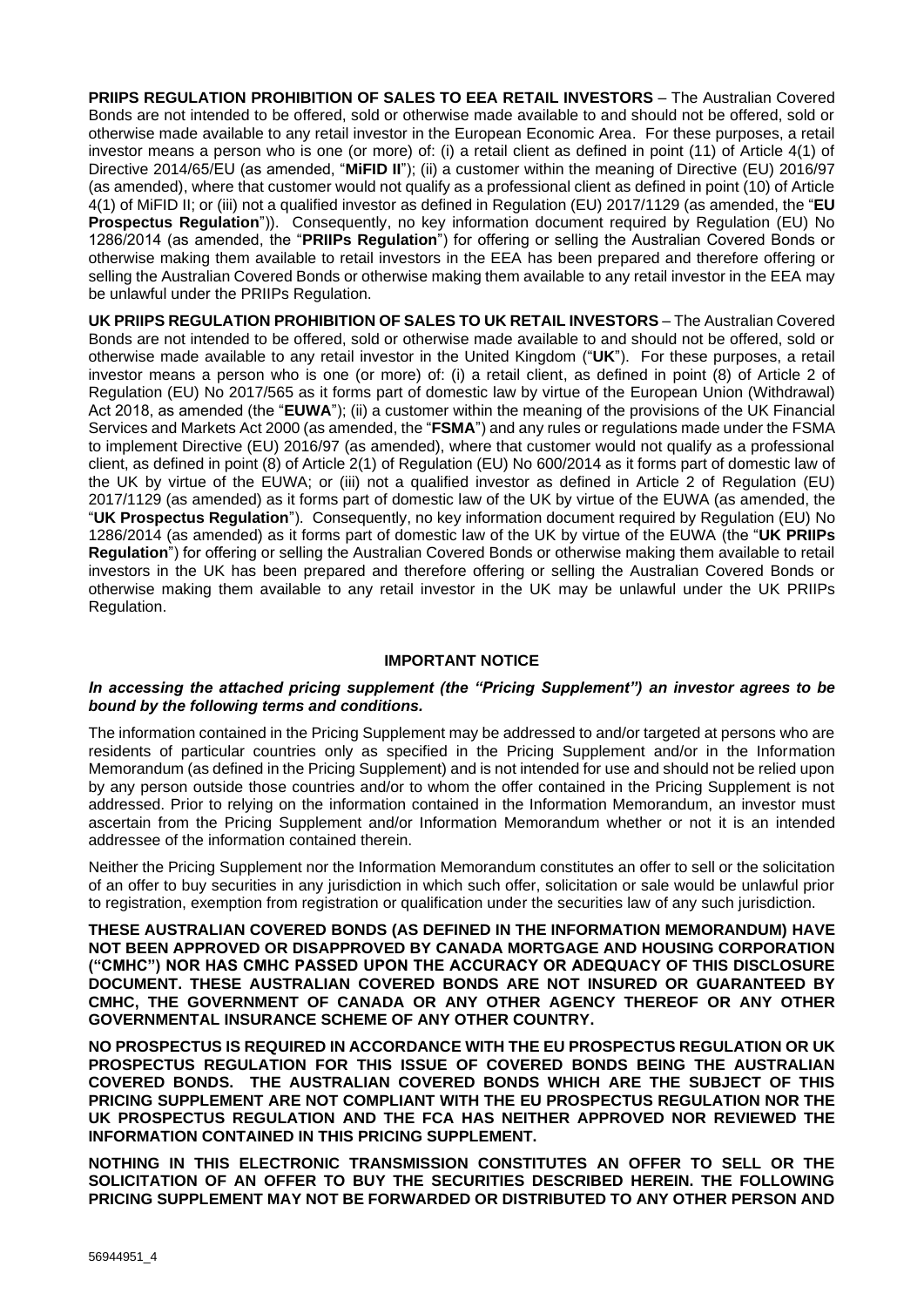**MAY NOT BE REPRODUCED IN ANY MANNER WHATSOEVER, AND IN PARTICULAR, MAY NOT BE FORWARDED TO ANY U.S. PERSON OR TO ANY U.S. ADDRESS. ANY FORWARDING, DISTRIBUTION OR REPRODUCTION OF THIS DOCUMENT IN WHOLE OR IN PART IS UNAUTHORISED. FAILURE TO COMPLY WITH THIS DIRECTIVE MAY RESULT IN A VIOLATION OF THE U.S. SECURITIES ACT OF 1933, AS AMENDED (THE "SECURITIES ACT") OR THE APPLICABLE LAWS OF OTHER JURISDICTIONS. THE AUSTRALIAN COVERED BONDS HAVE NOT BEEN, AND WILL NOT BE, REGISTERED UNDER THE SECURITIES ACT OR THE SECURITIES LAWS OF ANY STATE OF THE UNITED STATES, AND THE AUSTRALIAN COVERED BONDS MAY NOT BE OFFERED OR SOLD IN THE UNITED STATES OR TO, OR FOR THE ACCOUNT OR THE BENEFIT OF, U.S. PERSONS (WITHIN THE MEANING OF REGULATION S UNDER THE SECURITIES ACT) UNLESS AN EXEMPTION FROM THE REGISTRATION REQUIREMENTS OF THE SECURITIES ACT IS AVAILABLE AND IN ACCORDANCE WITH ALL APPLICABLE SECURITIES LAWS OF ANY STATE OF THE UNITED STATES. THE AUSTRALIAN COVERED BONDS ARE SUBJECT TO CERTAIN RESTRICTIONS OF TRANSFER AS DESCRIBED IN THE INFORMATION MEMORANDUM.**

**THE AUSTRALIAN COVERED BONDS HAVE NOT BEEN APPROVED OR DISAPPROVED BY THE UNITED STATES SECURITIES AND EXCHANGE COMMISSION (THE "SEC") OR ANY OTHER SECURITIES COMMISSION OR OTHER REGULATORY AUTHORITY IN THE UNITED STATES, NOR HAVE THE FOREGOING AUTHORITIES APPROVED THIS PRICING SUPPLEMENT OR CONFIRMED THE ACCURACY OR DETERMINED THE ADEQUACY OF THE INFORMATION CONTAINED IN THIS PRICING SUPPLEMENT. ANY REPRESENTATION TO THE CONTRARY IS UNLAWFUL.**

**Pricing Supplement dated May 4, 2022**



**ROYAL BANK OF CANADA** *(a Canadian chartered bank*)

**acting through its Sydney Branch** (ARBN 076 940 880)

#### **Legal entity identifier (LEI): ES7IP3U3RHIGC71XBU11**

#### **Issue of A\$750,000,000 Floating Rate Australian Covered Bonds due May 6, 2025 ("Australian Covered Bonds")**

**under the**

#### *€60,000,000,000*

*Global Covered Bond Programme unconditionally and irrevocably guaranteed as to payments by* **RBC COVERED BOND GUARANTOR LIMITED PARTNERSHIP** *(a limited partnership formed under the laws of the Canadian Province of Ontario)*

## **PART A – CONTRACTUAL TERMS**

Any person making or intending to make an offer of these Australian Covered Bonds may only do so in circumstances in which no obligation arises for the Issuer or any Dealer to publish a prospectus pursuant to Article 3 of the EU Prospectus Regulation or section 85 of the FSMA, as applicable, or supplement a prospectus pursuant to Article 23 of the EU Prospectus Regulation or the UK Prospectus Regulation, in each case, in relation to such offer.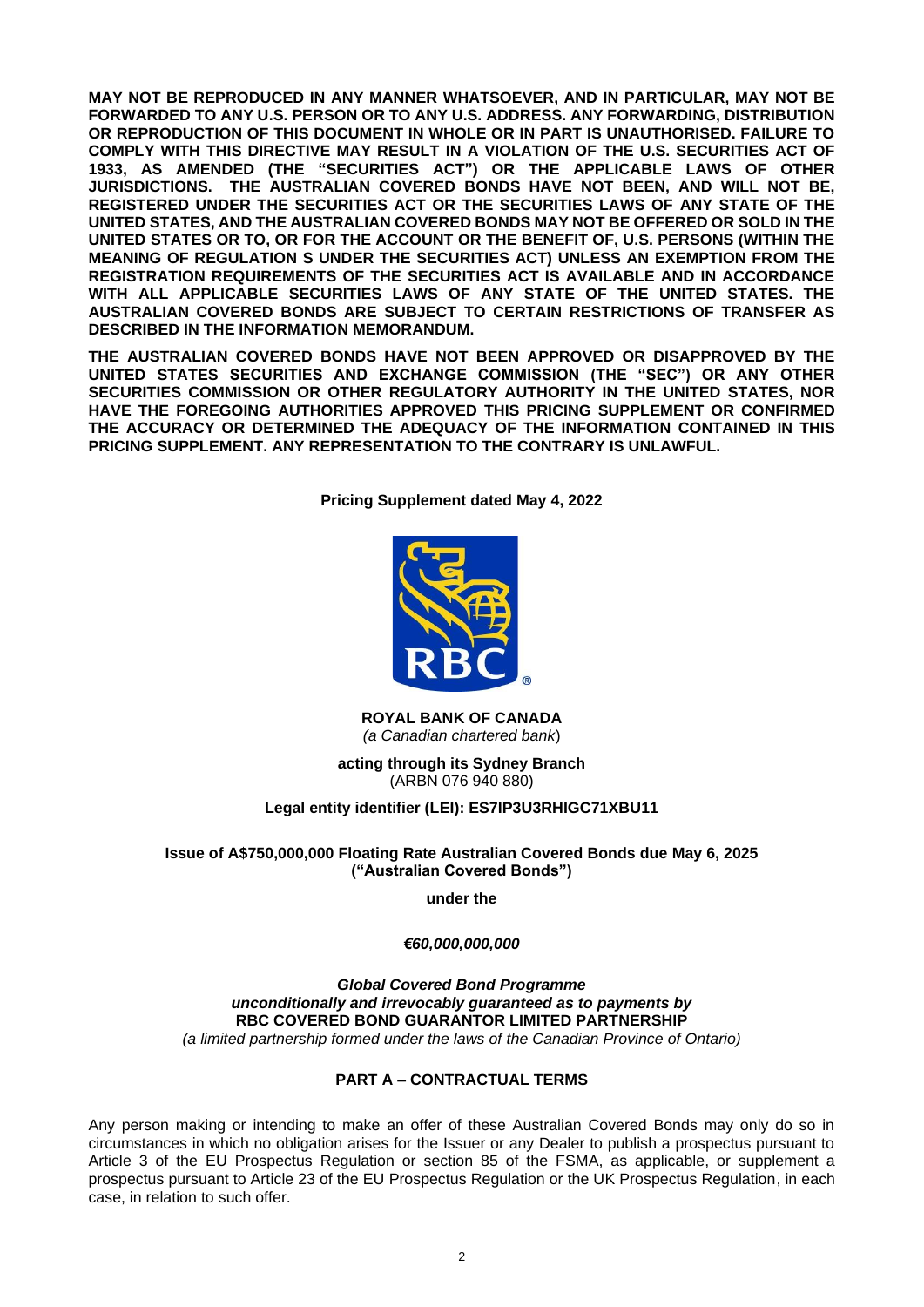The Covered Bonds to which this Pricing Supplement relate comprise Australian Covered Bonds constituted by, and on the terms specified in, the Deed Poll executed by the Issuer and dated August 7, 2013 as supplemented by the Supplemental Deed Poll executed by the Issuer and dated May 4, 2022 (the "**Australian Deed Poll**"). The conditions set out in Schedule 1 to the Australian Deed Poll (as supplemented or modified by this Pricing Supplement) (the "**Australian Conditions**") apply to the Australian Covered Bonds. Terms used herein will be deemed to be defined as such for the purposes of the Australian Conditions.

Royal Bank of Canada (the "**Bank**") is registered in Australia as a "Foreign Company (Overseas)" and is a foreign "authorised deposit-taking institution" ("**foreign ADI**") as that term is defined under the *Banking Act 1959* of the Commonwealth of Australia ("**Banking Act**") in the category of a "Branch of a Foreign Bank". As a foreign ADI, the Bank is regulated by the Australian Prudential Regulation Authority ("**APRA**") in accordance with the Banking Act. However, the depositor protection provisions of Division 2 of Part II of the Banking Act do not apply to the Australian Covered Bonds issued by the Bank (including through the Sydney Branch). The Bank's indebtedness in respect of the Australian Covered Bonds issued by the Issuer is affected by applicable laws which include (but are not limited to) section 11F of the Banking Act and section 86 of the *Reserve Bank Act* 1959 of the Commonwealth of Australia ("**Reserve Bank Act**"). Section 11F of the Banking Act provides that, in the event that a foreign ADI such as the Bank (whether in or outside Australia) suspends payment or becomes unable to meet its obligations, the assets of the foreign ADI in Australia are to be available to meet its liabilities in Australia in priority to all other liabilities of the foreign ADI. Section 86 of the Reserve Bank Act provides that, notwithstanding anything contained in any law relating to the winding-up of companies, but subject to subsection 13A(3) of the Banking Act (which does not apply to the Bank as a foreign ADI), debts due to the Reserve Bank of Australia by an authorised deposit-taking institution ("**ADI**") (including a foreign ADI) shall, in the winding-up of the foreign ADI, have priority over all other debts of the foreign ADI. The Australian Covered Bonds are not the obligations of any government and, in particular, are not guaranteed by the Commonwealth of Australia or the government of Canada.

The Guarantor LP is neither a bank nor an ADI authorised to carry on banking business under the Banking Act. The Guarantor LP is not supervised by APRA and is not registered as a foreign company or otherwise registered, authorised or qualified to carry on financial services or other business in Australia. The Covered Bond Guarantee is not the obligation of any government and, in particular, is not guaranteed by the Commonwealth of Australia or the government of Canada.

This document constitutes the applicable Pricing Supplement of the Australian Covered Bonds described herein. This document must be read in conjunction with the Information Memorandum dated May 4, 2022 (the "**Information Memorandum**") in respect of the Australian Covered Bonds. The Information Memorandum must be read in conjunction with the Prospectus dated July 23, 2021 in respect of the Programme, as supplemented by the 1<sup>st</sup> Supplemental Prospectus dated August 31, 2021, the 2<sup>nd</sup> Supplemental Prospectus dated January 5, 2022 and the 3<sup>rd</sup> Supplemental Prospectus dated February 25, 2022 and as may be further amended and/or supplemented and/or restated from time to time (the "**Programme Prospectus**"). A copy as of the date hereof of the Programme Prospectus is annexed to and (together with all documents incorporated by reference therein) deemed to be incorporated in, and form part of, the Information Memorandum. Full information on the Issuer and the Guarantor LP and the offer of the Australian Covered Bonds is only available on the basis of the combination of this Pricing Supplement and the Information Memorandum. Copies of the Information Memorandum are available for viewing at the office of the Australian Agent. The Programme Prospectus and all documents incorporated by reference therein are available for viewing at http://www.rbc.com/investorrelations/fixed\_income/covered-bonds-terms.html.

Terms used herein shall be deemed to be defined as such for the purposes of the Conditions and Australian Conditions (together, the "**Conditions**") set forth in the Information Memorandum.

| 1. | (i)   | Series Number:                                               | CB72                     |
|----|-------|--------------------------------------------------------------|--------------------------|
|    | (ii)  | Tranche Number:                                              | 1                        |
|    | (iii) | Date on which the<br>Covered Bonds become<br>fungible:       | Not Applicable           |
| 2. |       | <b>Specified Currency or Currencies:</b><br>(Condition 1.12) | Australian Dollars (A\$) |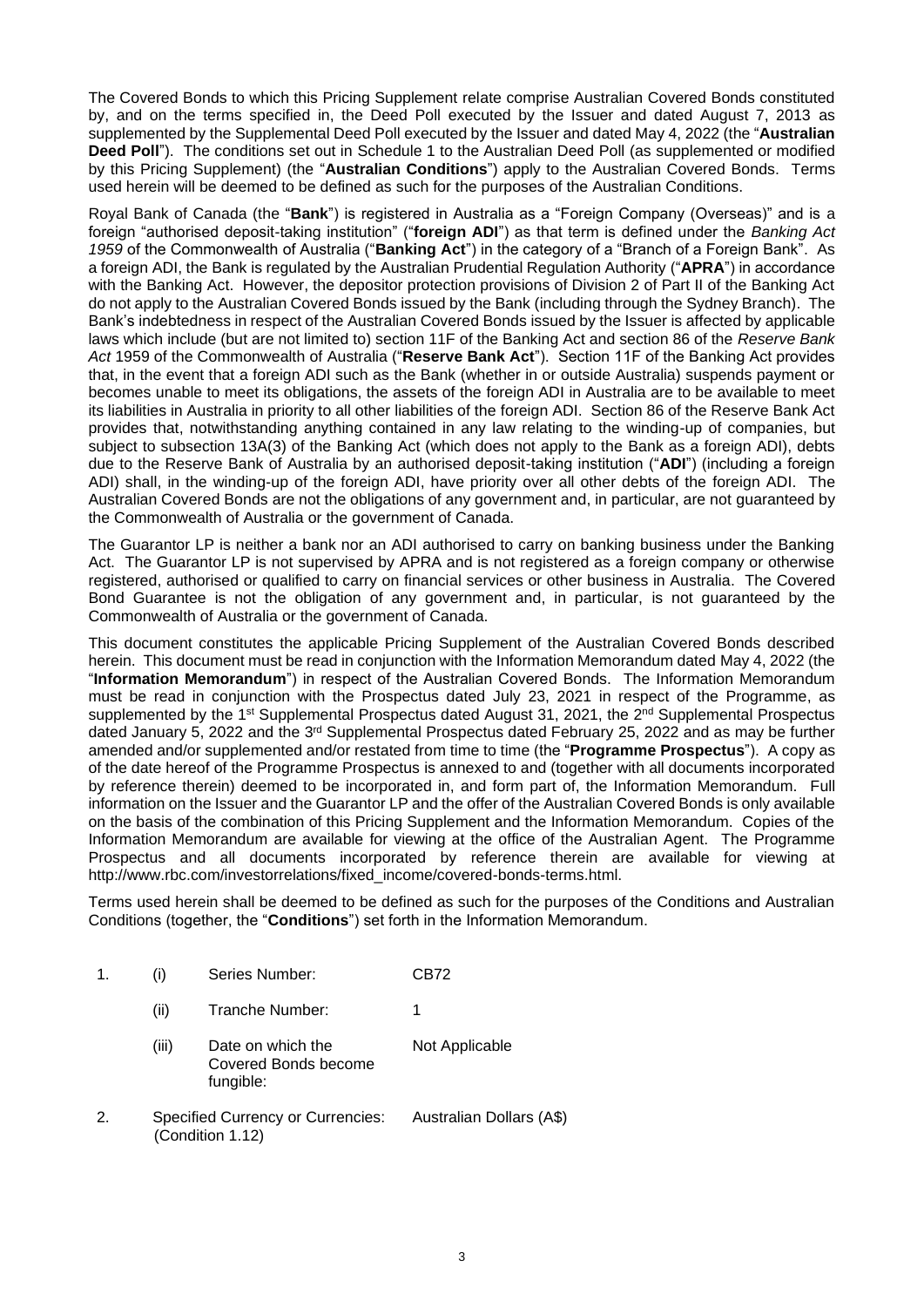- 3. Aggregate Principal Amount:
	- (i) Series: A\$750,000,000
	- (ii) Tranche: A\$750,000,000
- 4. Issue Price: 100 per cent. of the Aggregate Principal Amount
- 5. (a) Specified Denominations: (Condition 1.11) A\$100,000, provided that when issued in Australia, the aggregate consideration payable by each offeree, invitee or transferee in Australia (including any person who receives an offer or invitation or offering materials in Australia) is at least A\$500,000 (or its equivalent in other currencies, in either case, disregarding moneys lent by the offeror or its associates) or the offer, invitation or transfer otherwise does not require disclosure to investors in accordance with Part 6D.2 or Chapter 7 of the Corporations Act. All transfers must be made in accordance with Condition 2.17.
	- (b) Calculation Amount: A\$100,000
- 6. (i) Issue Date: May 6, 2022

Bond Guarantee:

- (ii) Interest Commencement Date: Issue Date
- (iii) Trade Date: April 29, 2022
- 7. (i) Final Maturity Date: Interest Payment Date falling on or nearest May 6, 2025
	- (ii) Extended Due for Payment Date of Guaranteed Amounts corresponding to the Final Redemption Amount under the Covered Interest Payment Date falling on or nearest May 6, 2026 *(further particulars specified in paragraph 25 below*)
- 8. Interest Basis: 3 month BBSW Rate + 0.70 per cent. per annum Floating Rate from and including the Issue Date to but excluding the Final Maturity Date 1 month BBSW Rate + 0.70 per cent. per annum Floating Rate from and including the Final Maturity Date to but excluding the Extended Due for Payment Date or, if earlier, the date on which the Australian Covered Bonds are redeemed in full
	- (*further particulars specified in paragraph 10 below*)
- 9. Redemption/Payment Basis: Subject to any purchase and cancellation or early redemption, the Australian Covered Bonds will be redeemed on the Maturity Date at par.
- 10. Change of Interest Basis: Applicable, in accordance with paragraphs 8 above and 14 below.

(*further particulars specified in paragraph 8 above and paragraph 14 below*)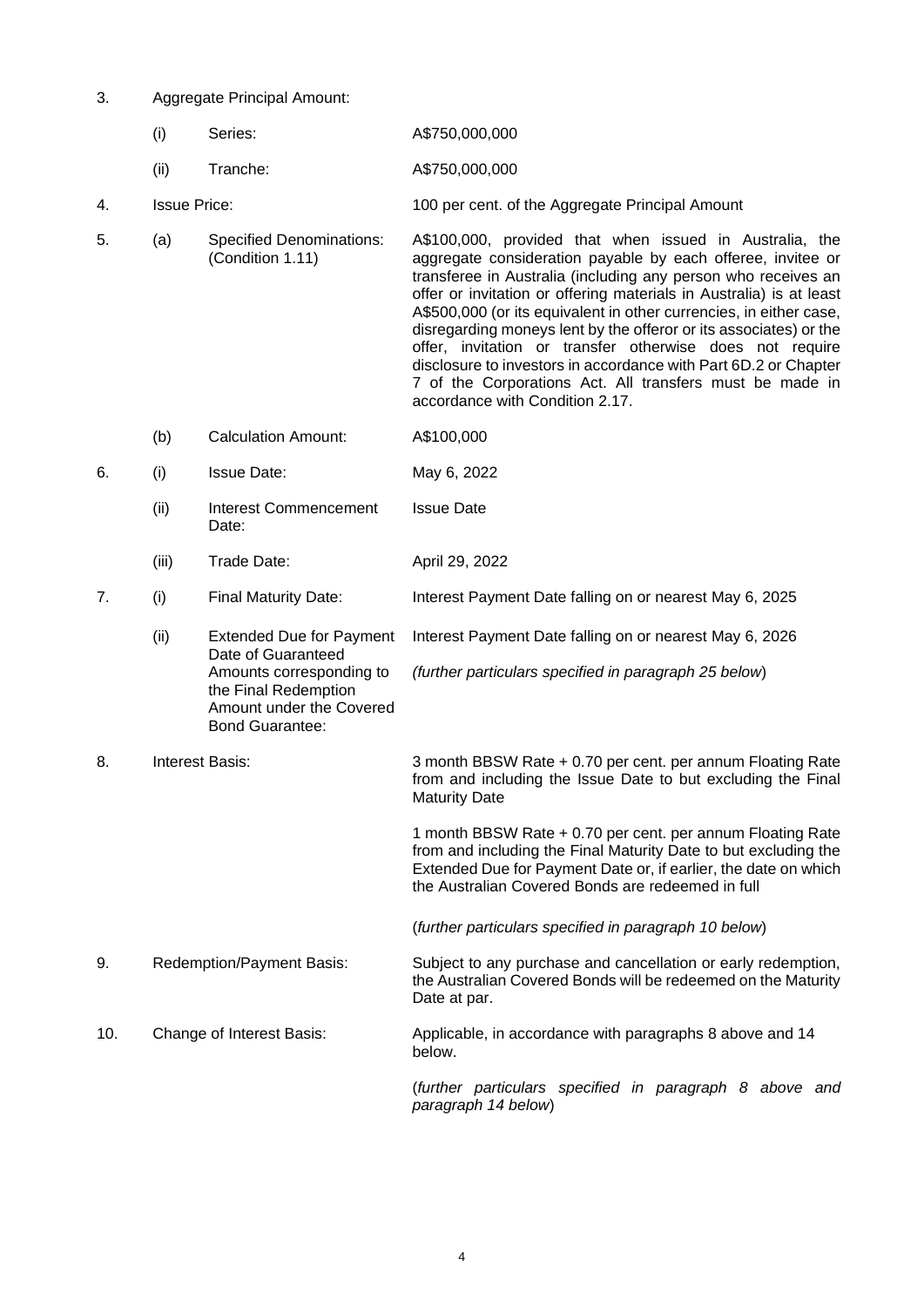| 11. |                   | Put Option /Call Option:                                                                   | Not Applicable                                                                                                                                                                                                                                                                                                                                                                                                                                                                                                   |
|-----|-------------------|--------------------------------------------------------------------------------------------|------------------------------------------------------------------------------------------------------------------------------------------------------------------------------------------------------------------------------------------------------------------------------------------------------------------------------------------------------------------------------------------------------------------------------------------------------------------------------------------------------------------|
| 12. |                   | Date of Board approval for<br>issuance of Covered<br>Bonds obtained:                       | Not Applicable                                                                                                                                                                                                                                                                                                                                                                                                                                                                                                   |
|     |                   | PROVISIONS RELATING TO INTEREST (IF ANY) PAYABLE                                           |                                                                                                                                                                                                                                                                                                                                                                                                                                                                                                                  |
| 13. | <b>Provisions</b> | <b>Fixed Rate Covered Bond</b><br>(Condition 5.2)                                          | Not Applicable                                                                                                                                                                                                                                                                                                                                                                                                                                                                                                   |
| 14. | <b>Provisions</b> | <b>Floating Rate Covered Bond</b><br>(Condition 5.3)                                       | Applicable                                                                                                                                                                                                                                                                                                                                                                                                                                                                                                       |
|     | (i)               | Specified Period(s):                                                                       | Not Applicable                                                                                                                                                                                                                                                                                                                                                                                                                                                                                                   |
|     | (ii)              | Specified Interest Payment<br>Dates:                                                       | 6th day of February, May, August and November in each year<br>from and including August 6, 2022 to but including the Final<br>Maturity Date and the 6 <sup>th</sup> day of each month, from but excluding<br>the Final Maturity Date to but including the Extended Due for<br>Payment Date or, if earlier, the date on which the Australian<br>Covered Bonds are redeemed in full, subject, in each case, to<br>adjustment in accordance with the Business Day Convention<br>specified in paragraph 14(iv) below |
|     | (iii)             | <b>First Interest Payment</b><br>Date:                                                     | Interest Payment Date falling on or nearest August 6, 2022                                                                                                                                                                                                                                                                                                                                                                                                                                                       |
|     | (iv)              | <b>Business Day Convention:</b>                                                            | Modified Following Business Day Convention                                                                                                                                                                                                                                                                                                                                                                                                                                                                       |
|     | (v)               | <b>Business Centre(s):</b>                                                                 | Sydney, New York, London and Toronto                                                                                                                                                                                                                                                                                                                                                                                                                                                                             |
|     | (vi)              | Manner in which the<br>Rate(s) of Interest is/are to<br>be determined:                     | <b>BBSW Rate Determination</b>                                                                                                                                                                                                                                                                                                                                                                                                                                                                                   |
|     | (vii)             | Party responsible for<br>calculating the Rate(s) of<br>Interest and Interest<br>Amount(s): | The Calculation Agent is<br>Royal Bank of Canada, Toronto Branch<br>RBC Centre, 8th Floor<br>155 Wellington Street West<br><b>Toronto Ontario</b><br>Canada M5V 3H1                                                                                                                                                                                                                                                                                                                                              |
|     | (viii)            | <b>Screen Rate</b><br>Determination:                                                       | Not Applicable                                                                                                                                                                                                                                                                                                                                                                                                                                                                                                   |
|     | (ix)              | ISDA Determination:                                                                        | Not Applicable                                                                                                                                                                                                                                                                                                                                                                                                                                                                                                   |
|     | (x)               | <b>BBSW Rate</b><br>Determination:                                                         | Applicable                                                                                                                                                                                                                                                                                                                                                                                                                                                                                                       |
|     | (xi)              | Linear Interpolation:                                                                      | Not Applicable                                                                                                                                                                                                                                                                                                                                                                                                                                                                                                   |
|     | (xii)             | Margin(s):                                                                                 | + 0.70 per cent. per annum                                                                                                                                                                                                                                                                                                                                                                                                                                                                                       |
|     | (xiii)            | Minimum Rate of Interest:<br>(Condition 5.5)                                               | Not Applicable                                                                                                                                                                                                                                                                                                                                                                                                                                                                                                   |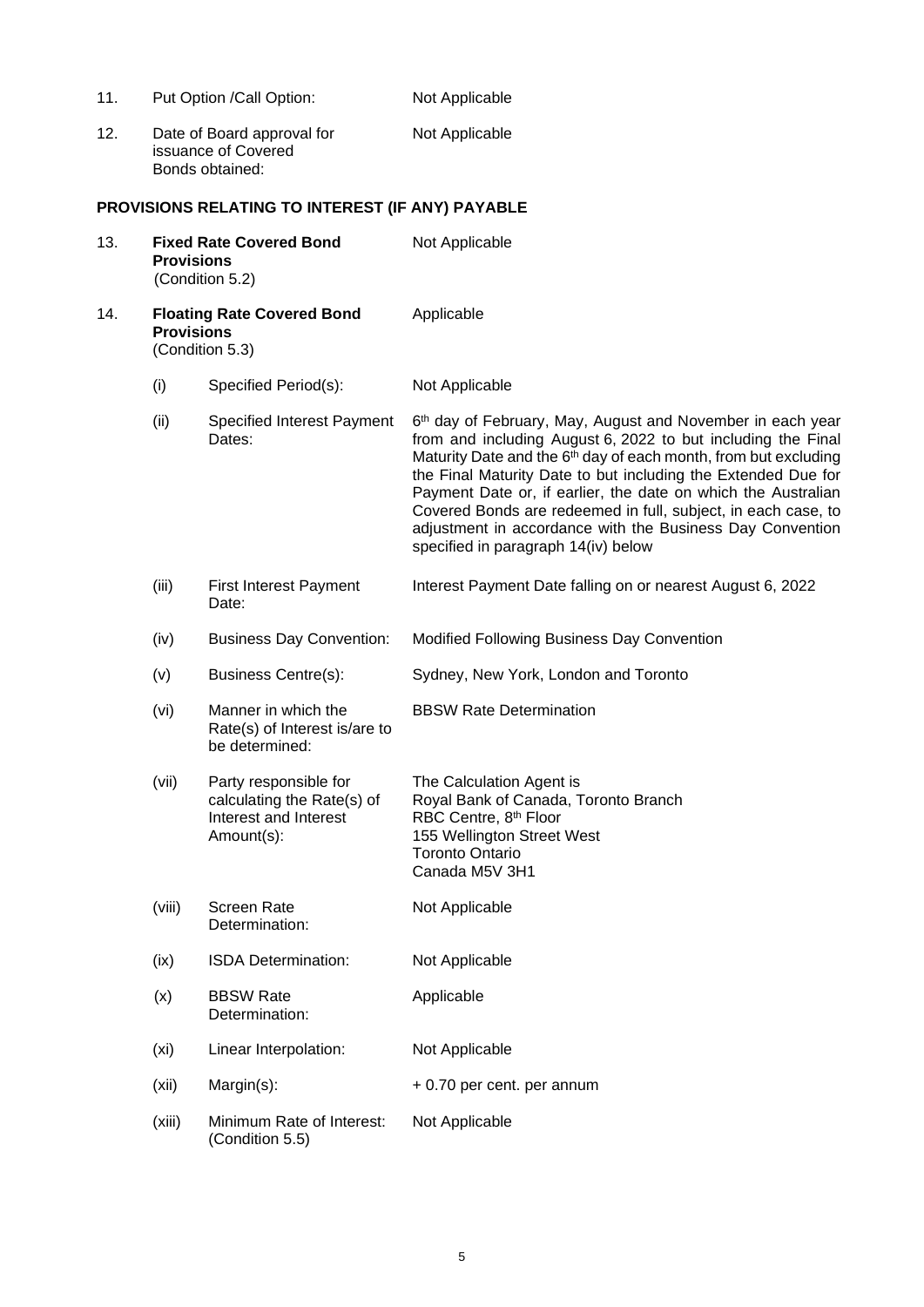|     | (xiv)              | Maximum Rate of Interest:<br>(Condition 5.5)                                                                                                                                                                                                                                        | Not Applicable                                                                                                                                       |
|-----|--------------------|-------------------------------------------------------------------------------------------------------------------------------------------------------------------------------------------------------------------------------------------------------------------------------------|------------------------------------------------------------------------------------------------------------------------------------------------------|
|     | (xv)               | Day Count Fraction:                                                                                                                                                                                                                                                                 | Actual/365 (Fixed)                                                                                                                                   |
|     | (xvi)              | Fall back provisions,<br>rounding provisions,<br>denominator and any other<br>terms relating to the<br>method of calculating<br>interest on Floating Rate<br>Covered Bonds, if different<br>from those set out in the<br><b>Australian Conditions:</b>                              | Not Applicable                                                                                                                                       |
| 15. |                    | <b>Zero Coupon Covered Bond</b>                                                                                                                                                                                                                                                     | Not Applicable                                                                                                                                       |
|     |                    | <b>PROVISIONS RELATING TO REDEMPTION</b>                                                                                                                                                                                                                                            |                                                                                                                                                      |
| 16. | <b>Call Option</b> | (Condition 6.3)                                                                                                                                                                                                                                                                     | Not Applicable                                                                                                                                       |
| 17. | <b>Put Option</b>  | (Condition 6.6)                                                                                                                                                                                                                                                                     | Not Applicable                                                                                                                                       |
| 18. |                    | <b>Final Redemption Amount of</b><br>each Covered Bond                                                                                                                                                                                                                              | Par                                                                                                                                                  |
| 19. |                    | <b>Early Redemption Amount</b>                                                                                                                                                                                                                                                      |                                                                                                                                                      |
|     |                    | Early Redemption Amount(s)<br>payable on redemption for taxation<br>reasons or illegality or upon<br>acceleration following an Issuer<br>Event of Default or Guarantor LP<br>Event of Default or other early<br>redemption and method, if any, of<br>calculation of such amount(s): | A\$100,000 per Calculation Amount                                                                                                                    |
|     | interest:          | Early Redemption Amount includes<br>amount in respect of accrued                                                                                                                                                                                                                    | No: together with the Early Redemption Amount, accrued<br>interest shall also be paid                                                                |
|     |                    | <b>GENERAL PROVISIONS APPLICABLE TO THE COVERED BONDS</b>                                                                                                                                                                                                                           |                                                                                                                                                      |
| 20. |                    | Form of the Covered Bonds:                                                                                                                                                                                                                                                          | Registered Covered Bonds: The Australian Covered Bonds will<br>be in registered, uncertificated form and constituted by the<br>Australian Deed Poll. |
|     |                    |                                                                                                                                                                                                                                                                                     | Australian Covered Bonds: (A\$750,000,000 face value) to be<br>lodged in the Austraclear System and registered in the name of<br>Austraclear Ltd.    |
| 21. |                    | New Global Covered Bond:                                                                                                                                                                                                                                                            | No                                                                                                                                                   |
| 22. | dates:             | Financial Centre(s) or other special<br>provisions relating to payment                                                                                                                                                                                                              | Sydney, New York, London and Toronto                                                                                                                 |
| 23. |                    | Talons for future Coupons to be<br>attached to Definitive Covered<br>Bonds (and dates on which such<br>Talons mature):                                                                                                                                                              | No                                                                                                                                                   |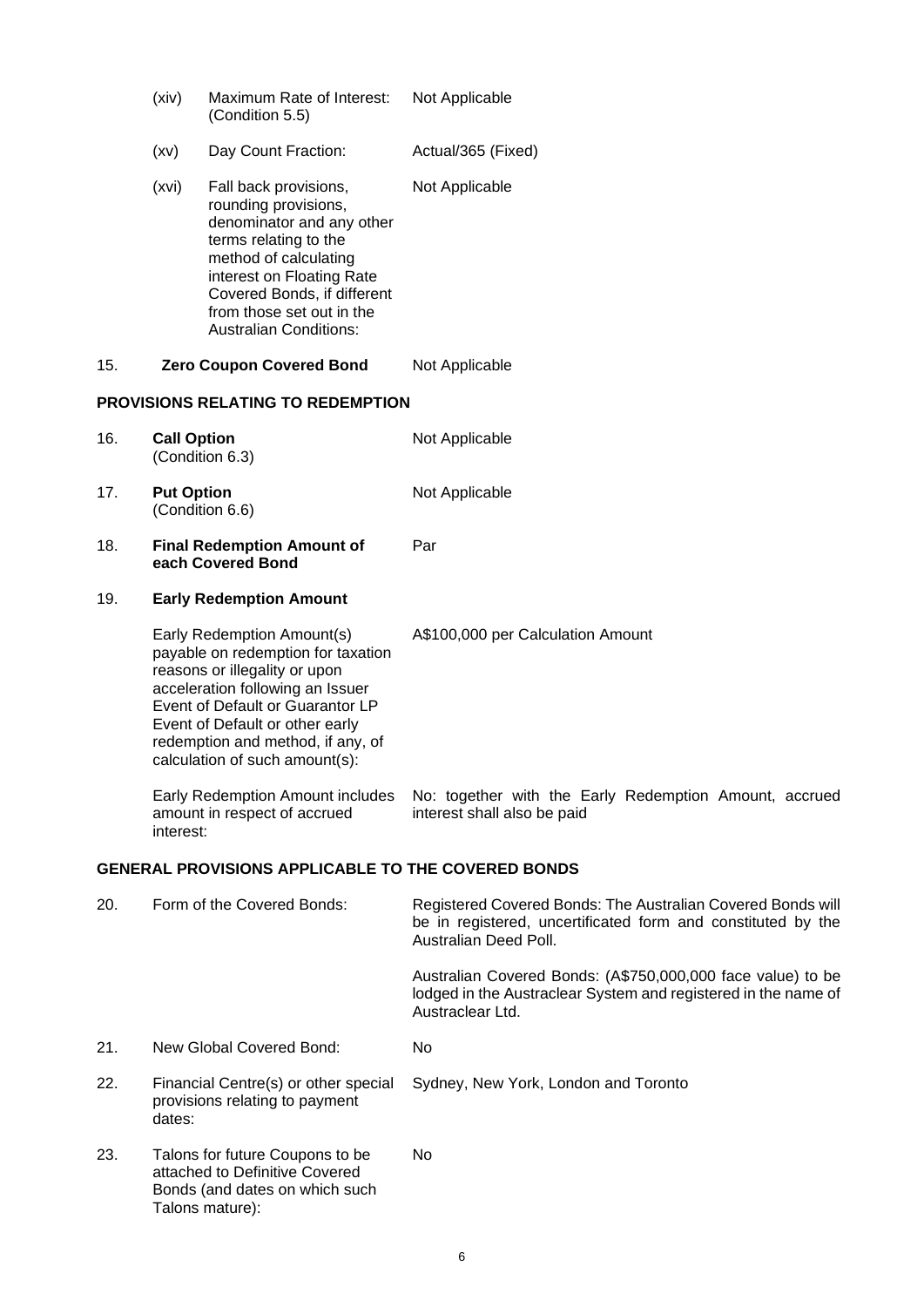- 24. Euro Conversion Rate: The Aggregate Principal Amount of the Australian Covered Bonds issued has been translated into euros at the rate of €1.00 = A\$1.4745
- 25. Other Terms and Conditions
	- (i) Extended Due for Payment Date: If the Extended Due for Payment Date applies in respect of any Australian Covered Bonds that are held in the Austraclear System, the Austraclear System will require each person in whose Security Record (as defined in the Austraclear Regulations) such an Australian Covered Bond is recorded (each an "**Austraclear Participant**") to enter such dealings in the Austraclear System as are then required by the Austraclear System to give effect to the Extended Due for Payment Date. The Issuer and the Australian Agent have agreed that the Issuer will notify the Australian Agent if the Extended Due for Payment Date will apply and, if so notified, the Australian Agent will modify the Final Maturity Date until the Extended Due for Payment Date. Failure of the Austraclear Participant to enter any such dealings will prevent subsequent payments in respect of the Australian Covered Bonds from being effected through the Austraclear System. However, if any dealings are so required and there is a failure to enter any such dealings in a timely manner, the Australian Agent may take such action (including entering into such dealings) on behalf of an Austraclear Participant as may be required at the applicable time including the removal of the relevant Australian Covered Bonds from the Austraclear System in accordance with the Australian Conditions. None of the Issuer, Guarantor LP or the Australian Agent are responsible for anything Austraclear or the Austraclear System or any other clearing system does or omits to do with respect to the above, which is a matter for Austraclear, its nominees (if any), the Austraclear Participants and the investors. (ii) Notice Conditions: Programme Condition 14 will not apply to the Australian
	- Covered Bonds. All references to "Condition 14" in the Programme Conditions which are incorporated into the Australian Conditions shall be deemed to be references to Australian Condition 14.
- 26. Branch of Account: Sydney Branch located at the address indicated at the back of the Information Memorandum

[*Signature page follows*]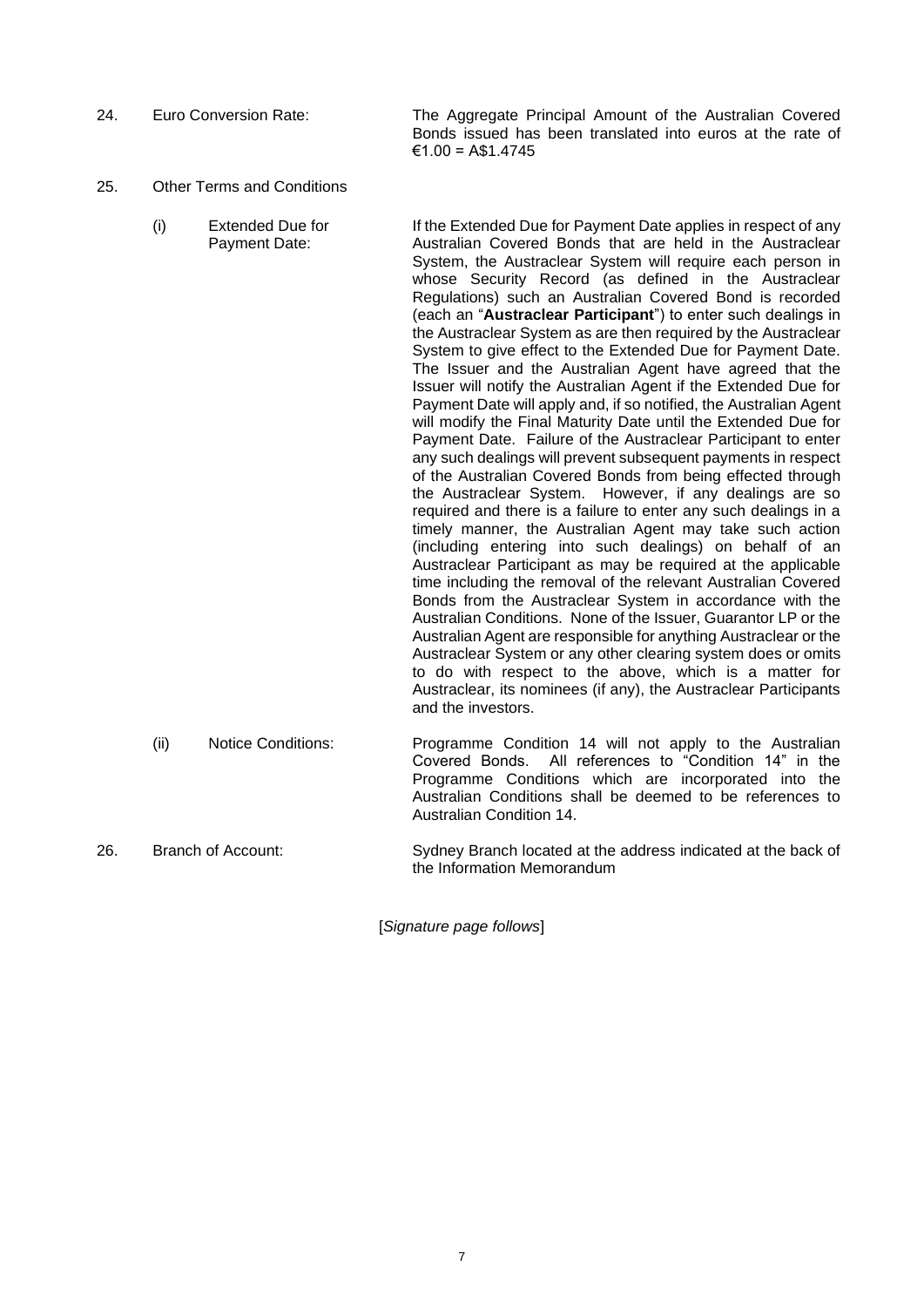#### RESPONSIBILITY

The Issuer and the Guarantor LP accept responsibility for the information contained in this Pricing Supplement.

Signed on behalf of the Issuer: Signed on behalf of the Managing GP for and on behalf of the Guarantor LP:

By: By:

Ken Mason, Duly authorized

By:  $\overline{\phantom{0}}$ Rajneesh Sharma, Duly authorized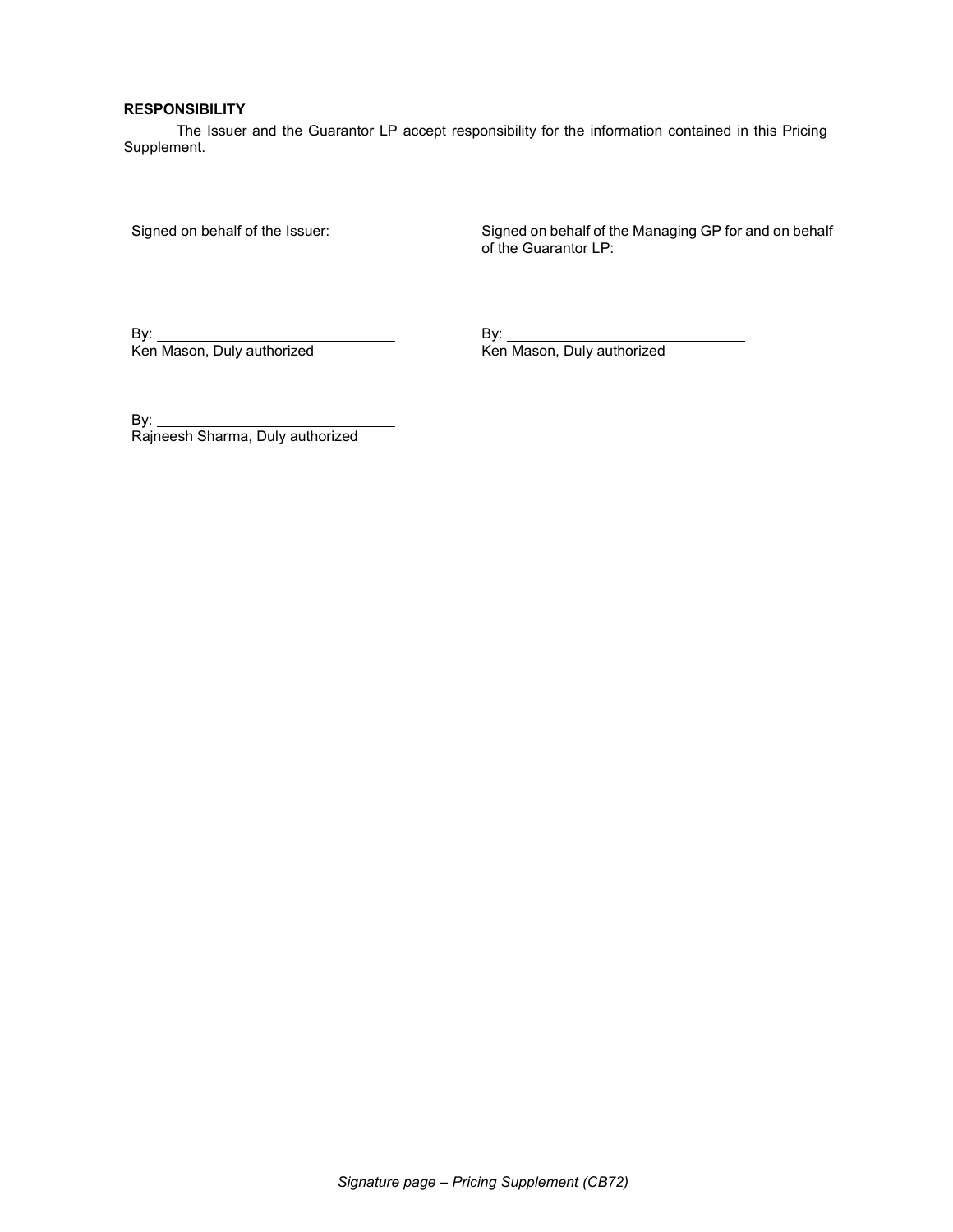## **1. LISTING**

Listing and admission to trading:

Not Applicable

# **2. RATINGS**

The Australian Covered Bonds to be issued are expected to be rated:

Moody's: Aaa

Obligations rated "Aaa" are judged to be of the highest quality, with minimal risk (Source: Moody's, https://www.moodys.com/researchandratings/researchtype/regulatory/rating-symbols-anddefinitions/003011000004/)

Fitch: AAA

Obligations rated "AAA" denote the lowest expectation of default risk. They are assigned only in cases of exceptionally strong capacity for payment of financial commitments. This capacity is highly unlikely to be adversely affected by foreseeable events. (Source: Fitch,

https://www.fitchratings.com/products/rating-definitions#ratingscales)

DBRS: AAA

Obligations rated "AAA" are judged to have the highest credit quality. The capacity for the payment of financial obligations is exceptionally high and unlikely to be adversely affected by future events. (Source: DBRS, https://www.dbrsmorningstar.com/media/00000000069.pdf)

There are references to credit ratings in this Pricing Supplement.

*A credit rating is not a recommendation to buy, sell or hold Australian Covered Bonds and may be subject to revision, suspension or withdrawal at any time by the assigning rating agency.*

*Credit ratings are for distribution only to a person (a) who is not a "retail client" within the meaning of section 761G of the Corporations Act and is also a sophisticated investor, professional investor or other investor in respect of whom disclosure is not required under Parts 6D.2 or 7.9 of the Corporations Act, and (b) who is otherwise permitted to receive credit ratings in accordance with applicable law in any jurisdiction in which the person may be located. Anyone who is not such a person is not entitled to receive this Pricing Supplement or the Information Memorandum (including the Programme Prospectus) and anyone who receives this Pricing Supplement or the Information Memorandum (including the Programme Prospectus) must not distribute it to any person who is not entitled to receive it.*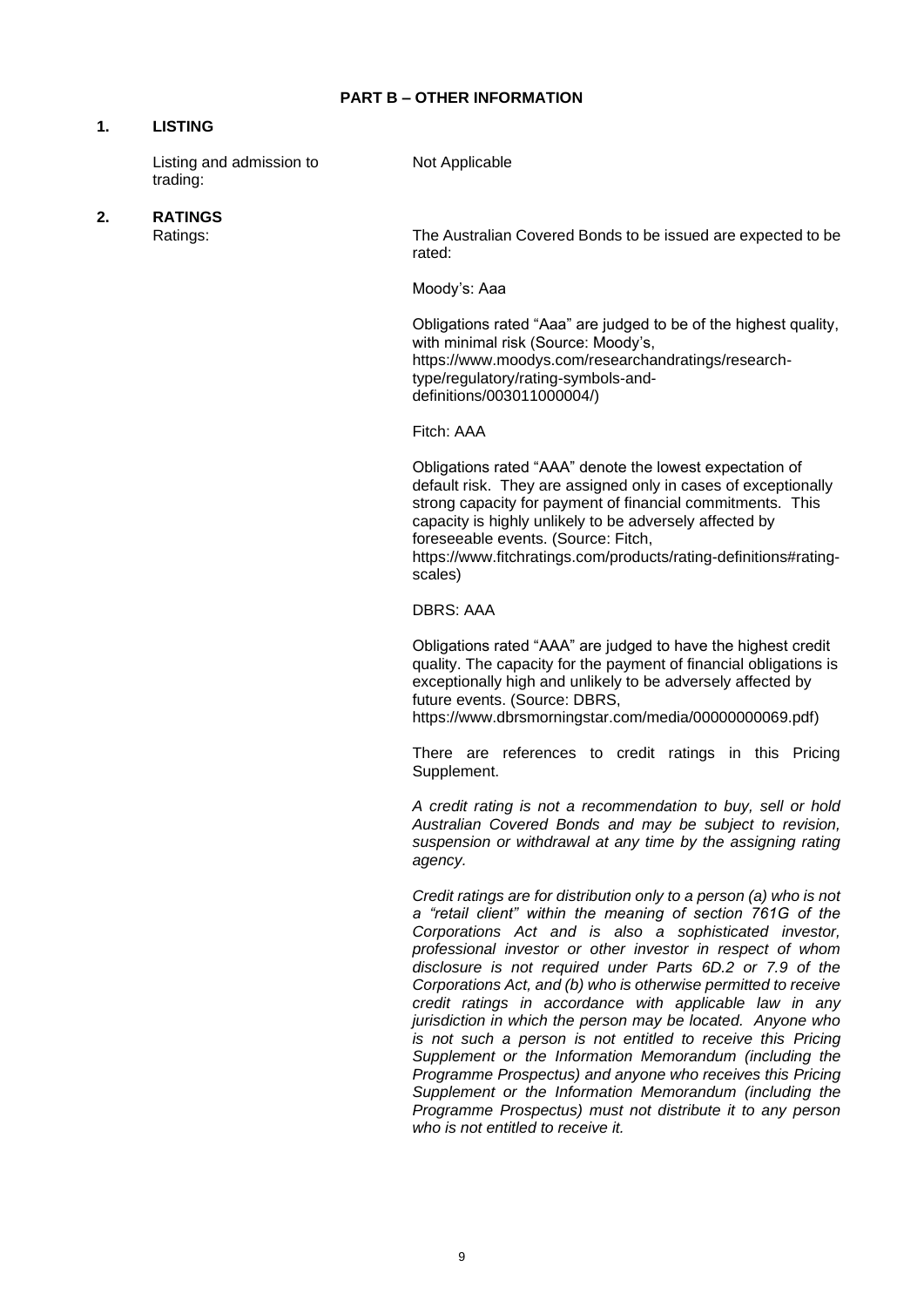## **3. INTERESTS OF NATURAL AND LEGAL PERSONS INVOLVED IN THE ISSUE**

Save for the fees payable to the Managers, so far as the Issuer is aware, no person involved in the offer of the Australian Covered Bonds has an interest material to the offer. The Managers and their affiliates have engaged, and may in the future engage, in investment banking and/or commercial banking transactions with, and may perform other services for, the Issuer, the Guarantor LP and their affiliates in the ordinary course of business.

#### **4. OPERATIONAL INFORMATION**

- (i) ISIN Code: AU3FN0068474 (ii) Common Code: 247685251 (iii) CFI: See the website of the Association of National Numbering Agencies (ANNA) or alternatively sourced from the responsible National Numbering Agency that assigned the ISIN (iv) FISN: See the website of the Association of National Numbering Agencies (ANNA) or alternatively sourced from the responsible National Numbering Agency that assigned the ISIN (v) WKN Code or any other relevant codes: Not Applicable (vi) CUSIP: Not Applicable (vii) CINS: Not Applicable (viii) Any clearing system(s)other than Euroclear Bank SA/NV, Clearstream Banking S.A., DTC, CDS, their addresses and the relevant identification number(s): Austraclear System (being the clearing and settlement system operated by Austraclear Ltd (ABN 94 002 060 773)) On admission to the Austraclear System, interests in Australian Covered Bonds also may be held through Euroclear Bank SA/NV as operator of the Euroclear System ("**Euroclear**") or Clearstream Banking, S.A. ("**Clearstream, Luxembourg**"). In these circumstances, entitlements in respect of holdings of interests in the Australian Covered Bonds in Euroclear would be held in the Austraclear System by HSBC Custody Nominees (Australia) Limited as a nominee of Euroclear, while entitlements in respect of holdings of interests in the Australian Covered Bonds in Clearstream, Luxembourg would be held in the Austraclear System by BNP Paribas Securities Services, Australia Branch as a nominee of Clearstream, Luxembourg. The rights of a holder of interests in the Australian Covered Bonds held through Euroclear or Clearstream, Luxembourg are subject to the respective rules and regulations for accountholders of Euroclear and Clearstream, Luxembourg, the terms and conditions of agreements between Euroclear and Clearstream, Luxembourg and their respective nominees and the rules and regulations of the Austraclear System. In addition, any transfer of interests in an Australian Covered Bond, which is held through Euroclear or Clearstream, Luxembourg will, to the extent such transfer will be recorded on the Austraclear System, be subject to the Corporations Act and the requirements set out in Australian Condition 2.17. Austraclear Series ID: ROYD31
- (ix) Delivery: Delivery free of payment